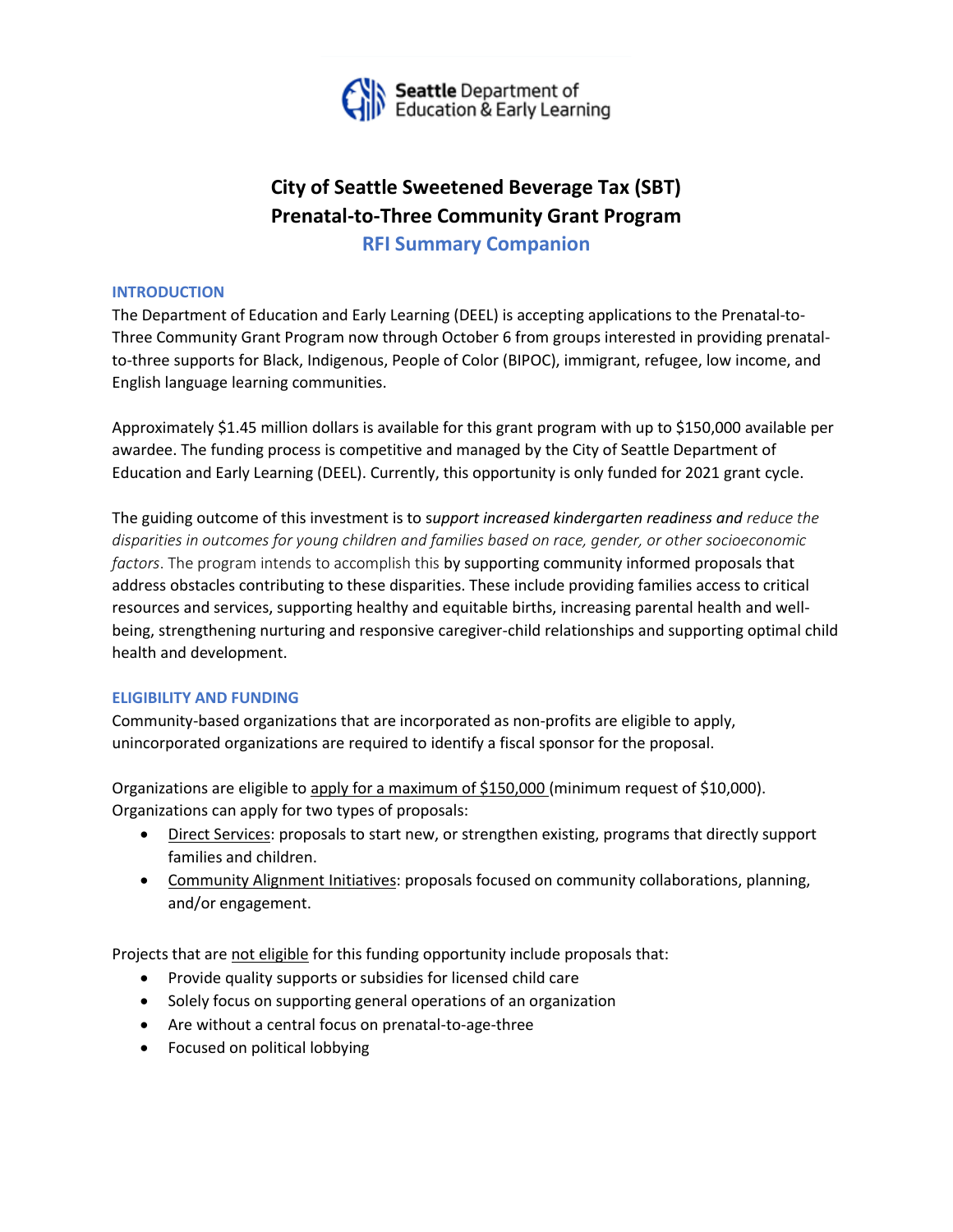

To be considered for funding, eligible applicants are invited to submit RFI applications **by 3:00 pm Pacific Daylight Time (Seattle time) October 6, 2021**.

#### **SCHEDULE OF RFI-RELATED ACTIVITIES**

| Event                                                  | Date/Date Range (2021)           |
|--------------------------------------------------------|----------------------------------|
| Request for Investment (RFI) Application Issued        | August 31                        |
| Technical Assistance Period                            | August 31 - October 5            |
| Information Session #1                                 | September 7, 2:30 pm $-$ 4:00 pm |
| See <b>Funding Opportunities</b> Webpage for Link      |                                  |
| Information Session #2                                 | September 15, 10:30 am $-12:00$  |
| See Funding Opportunities Webpage for Link             | pm                               |
| Q & A Document Updated on DEEL's Funding Opportunities | September 7 – October 1          |
| Webpage                                                |                                  |
| <b>RFI Applications Due</b>                            | October 6                        |
| <b>Technical Compliance Review</b>                     | October 7-8                      |
| <b>Review Panel Scoring</b>                            | October 11, 14, & 15             |
| <b>Review Panel Deliberations</b>                      | October 18-22                    |
| Interviews (as needed)                                 | October 25 - 29                  |
| Notifications Issued to Applicants                     | November 3 - 10                  |

### **COMMUNITY BASED TECHNICAL ASSISTANCE FOR PROPOSALS**

Free, direct technical assistance (TA) is available to help providers developing their proposals from three experienced community-based consultants. We strongly encourage utilizing technical assistance to support the development of your proposal, align to the priorities of this RFI and support for reviewing the technical guidance of the RFP. To utilize technical assistance support, please feel free to reach out to any of the consultants listed below.

| TA                    | <b>Background and Contact</b>                                                                                                                                                                                                                                                                                                                                                                                                                                                                              |
|-----------------------|------------------------------------------------------------------------------------------------------------------------------------------------------------------------------------------------------------------------------------------------------------------------------------------------------------------------------------------------------------------------------------------------------------------------------------------------------------------------------------------------------------|
| Provider              |                                                                                                                                                                                                                                                                                                                                                                                                                                                                                                            |
| Catherine<br>Verrenti | Catherine Verrenti is thrilled to have an opportunity to support CBOs that are deeply<br>embedded in the community. She offers skills and insights gained from her twenty years<br>of hands-on experience, including at Neighborhood House and YouthCare. This expertise<br>includes grant development plus managing a wide range of culturally responsive youth<br>development, family support, out-of-school time, case management and homeless<br>programs<br>Contact: catherine@verrenticonsulting.com |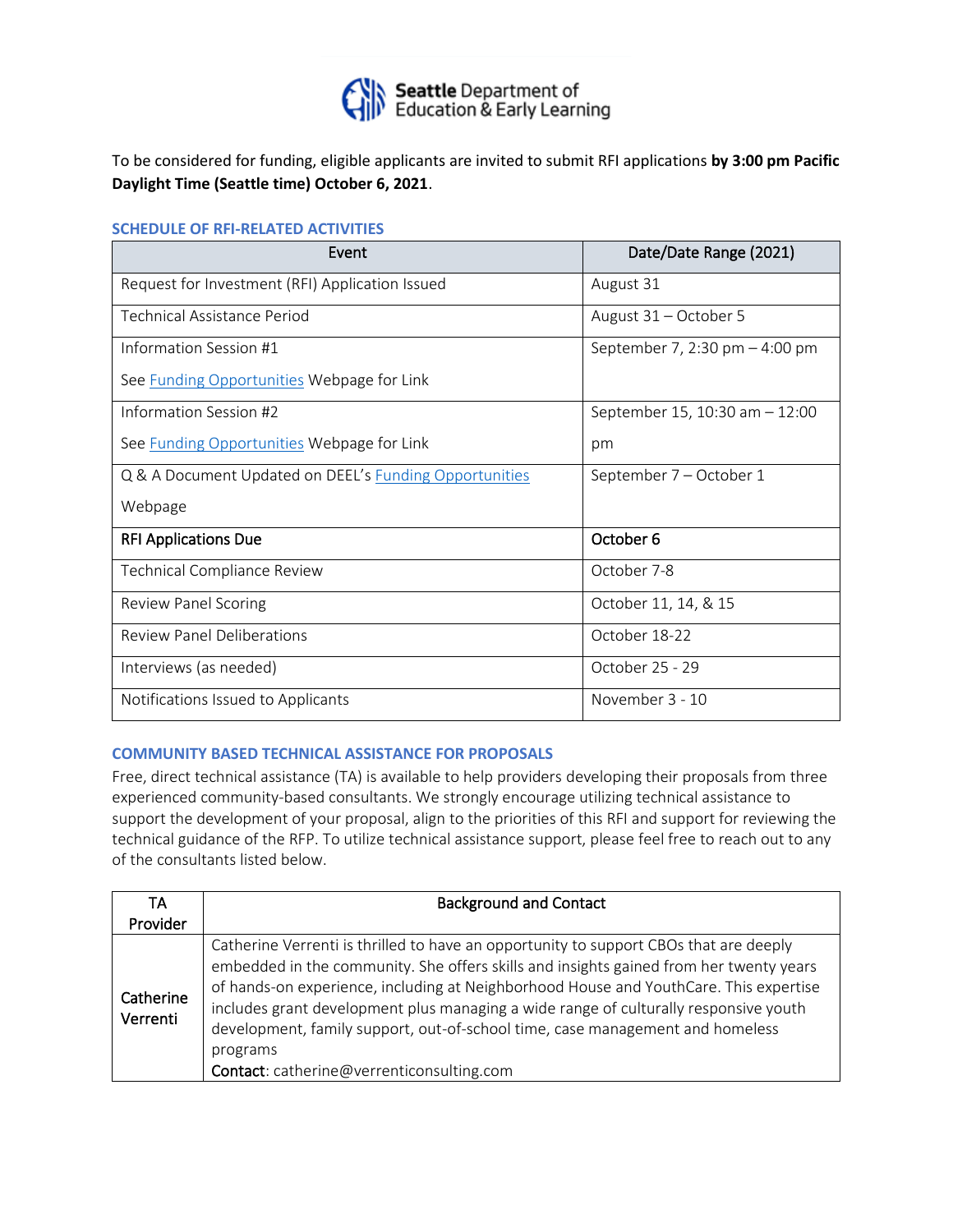

| Hassan<br>Wardere         | Hassan Wardere specializes in project management, authentic community engagement,<br>capacity building, change management, strategic planning and partnerships, technical<br>assistance, etc. Hassan utilizes a unique strategy of valuing home cultures when<br>supporting the development of strategic ideas, successful designs and integration of<br>creative, customized, equity-driven programs, and services. He also has an extensive<br>experience working with CBOs that serve immigrant and refugee families.<br>Contact: projects@bulleconsulting.com |
|---------------------------|-------------------------------------------------------------------------------------------------------------------------------------------------------------------------------------------------------------------------------------------------------------------------------------------------------------------------------------------------------------------------------------------------------------------------------------------------------------------------------------------------------------------------------------------------------------------|
| Roxanne<br>Hood-<br>Lyons | Roxanne Hood Lyons promotes community impact through executive coaching, capacity<br>building and assisting organizations in accessing funds. With experience as a funder,<br>consultant and executive director of a small community-based organization, she will help<br>you build a proposal that leverages your staff and community strengths while increasing<br>the capacity of your organization.<br>Contact: roxannelyons@gmail.com                                                                                                                        |

## **LANGUAGE SUPPORTS**

If you require additional language supports, DEEL can provide assistance. Please reach out to Tiffany Lee at tiffany.lee@seattle.gov.

## **PRIOTIZING PROPOSALS**

The grant program will have two types of prioritization: 1. Priority criteria based on characteristics of the organizations or proposers themselves, and 2. Priority criteria based on the project proposals. The application questions are intended to gather information to support the City's assessment of each priority.

Applicant organizations with the following characteristics will be prioritized for funding:

- 1. Representative of and primarily serving priority communities
- 2. Demonstrated organizational structures and strategies to engage with the community, particularly with young families
- 3. Smaller organizations with limited paid staff

Projects outlined in the grant applications that demonstrate the following will be prioritized for funding:

- 1. Provides evidence of a process for co-designing and co-creating proposal with community members that will be benefiting from the project
- 2. Demonstrates project characteristics that are culturally responsive and promote equitable access
- 3. Clearly outlines and supports how the project will positively impact priority communities and meet the grant program guiding outcomes

## **FURTHER INFORMATION**

The City will provide an overview of funding opportunity at two virtual information sessions on September 7<sup>th</sup> and 15<sup>th</sup>. Full details of the Grant Program are outlined in the **Prenatal to Three Community Grant Program RFI -Technical Overview.** We encourage you to read through this document, specific detail for the following can be found: